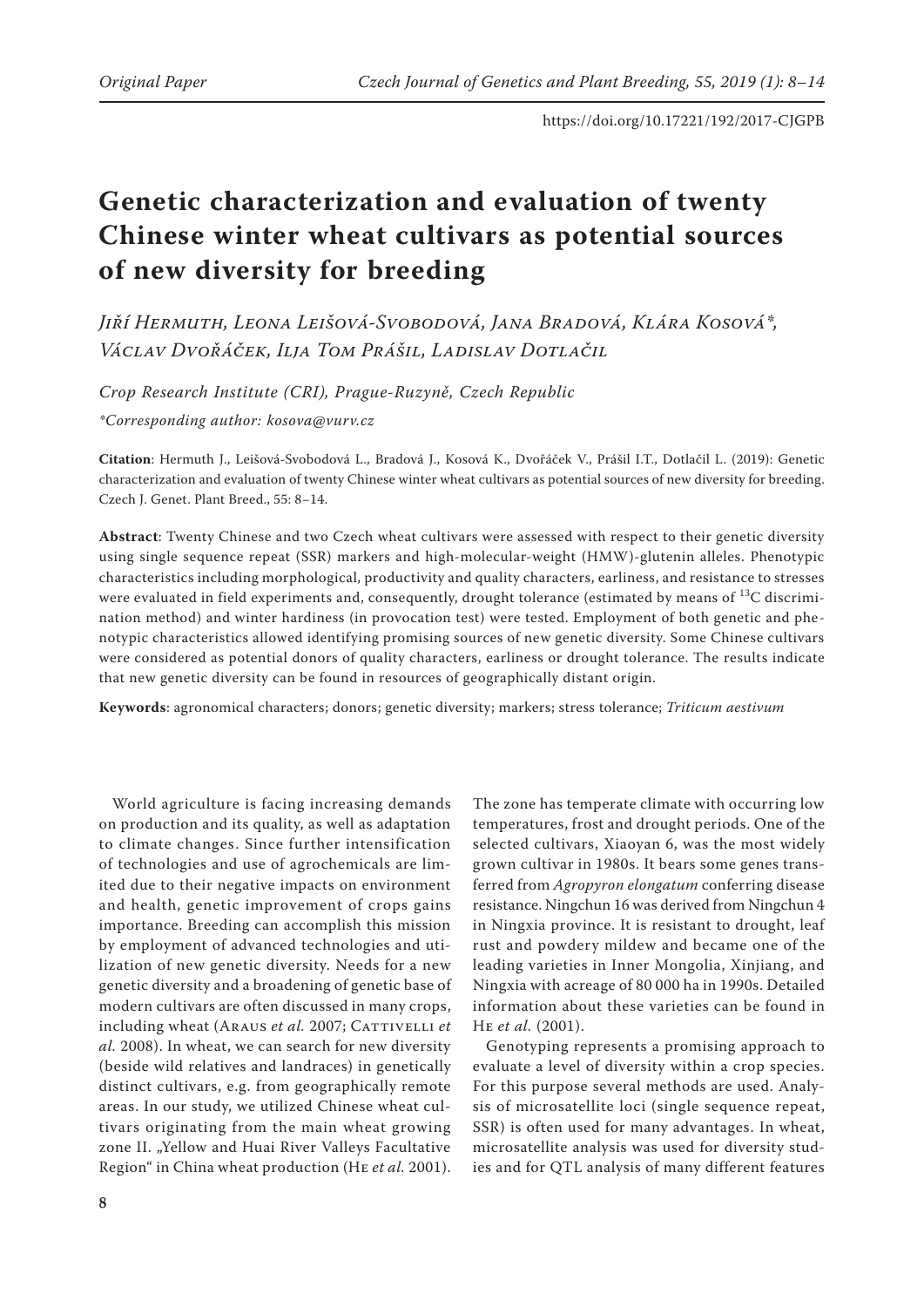(Plaschke *et al.* 1995; Akkaya & Buyukunal-Bal 2004; Song *et al.* 2005). In wheat, also grain storage proteins, mainly glutenins and gliadins, can be used for cultivar characterisation and as markers of quality characters. Especially, the high-molecularweight glutenin subunits (HMW-GS) are considered to be significantly related to the technological quality of common wheat (BRANLARD et al. 2001). The knowledge of glutenin-subunits composition is valuable for evaluation of intra- and/or inter-varietal polymorphism and so for predicting dough quality in wheat (Zheleva *et al.* 2007).

Due to climate change, plant characters associated with earliness and stress tolerance attain increasing importance. However, field or pot tests of drought tolerance are time-consuming and expensive. Investigation of carbon isotope  ${}^{13}C$  discrimination by plants could be a quick and efficient method for screening potential donors in extensive collections of genetic resources. In wheat, plant water release is regulated by evapotranspiration, however, stomata serve also for  $CO<sub>2</sub>$  uptake. In wheat as a C3 plant, stomatal openness and thus drought stress impacts can be indirectly monitored via RuBisCO  $^{13}$ C discrimination activity. The rate of  $^{13}$ C discrimination can be a convenient indicator of the transpiration efficiency in wheat (Farquhar & Richards 1984; Ehdaie *et al.* 1991) as well as for other species (CONDON *et al.* 1993). Low  $\delta^{13}C$  values can be applied as a criterion for selection of materials with higher transpiration efficiency and stable biomass production under drought conditions (REBETZKE et al. 2002).

The aim of this study was to characterise genetic diversity and phenotypic characters in the set of 20 selected Chinese winter wheat cultivars and identify donors for possible further utilization in research and breeding.

# **MATERIAL AND METHODS**

**Material and field experiments**. Twenty promising Chinese cultivars (listed in Table 1) were selected and grown along with two Czech check cultivars (Bohemia, Bodyček) in the nursery of wheat genetic resources in Crop Research Institute (CRI), Prague-Ruzyně. The Chinese cultivars were obtained from Northwest University of Agriculture and Forestry (NWUAF), Yangling, Shaanxi, P.R. China, as a result of a bilateral collaboration. Plants were sown in field tests, carried out in locations Prague-Ruzyn**ě** (2014 and 2015) and Kroměříž (2015) in plots of 2 m<sup>2</sup>. We used standard growing technologies, but no

growth regulators and only limited N-fertilization were applied. Using National Descriptor List for Wheat we estimated winter hardiness and resistance to powdery mildew. We recorded days to flowering and maturity and measured plant height. Before harvest, 30 spikes from each plot were sampled to analyse characters of spike productivity. Crude protein and starch contents (measured on intact grains by NIR Nicolet Antaris II; Nicolet, Czech Republic) and wet gluten content in grain (evaluated by ICC No. 155 Glutomatic system; Perten Instruments, Sweden) were analysed in the Lab of Quality, CRI Prague-Ruzyně.

**DNA extraction and microsatellite analysis**. DNA was extracted from young leaves using CTAB according to the optimised protocol based on SAGHAI MAROOF *et al.* (1984). For SSR analysis, a set of 42 SSR markers

Table 1. Composition of high-molecular-weight (HMW) glutenin alleles in 20 Chinese winter wheat cultivars and two Czech check cultivars

| Cultivar        | Line<br>No.    |          | Incidence of HMW-glutenin<br>alleles (subunits) in locus |           |
|-----------------|----------------|----------|----------------------------------------------------------|-----------|
|                 |                | $Glu-A1$ | $Glu-B1$                                                 | $Glu-D1$  |
|                 | 1              | c(0)     | $b(7+8)$                                                 | $a(2+12)$ |
| Dong Ying No. 1 | $\overline{2}$ | c(0)     | $c(7+9)$                                                 | $a(2+12)$ |
|                 | 3              | a(1)     | $c(7+9)$                                                 | $h(5+12)$ |
| Lu Mai No. 14   | 1              | a(1)     | $b(7+8)$                                                 | $d(5+10)$ |
| Ji Mai No. 21   | 1              | a(1)     | $b(7+8)$                                                 | $h(5+12)$ |
| Changwu 134     | 1              | a(1)     | e(20)                                                    | $a(2+12)$ |
| Ningchun 16     | 1              | a(1)     | $c(7+9)$                                                 | $a(2+12)$ |
| Zhengmai 9023   | 1              | c(0)     | e(20)                                                    | $h(5+12)$ |
| Zhengmai 9405   | 1              | a(1)     | e(20)                                                    | $d(5+10)$ |
| Xiaoyan 216     | 1              | a(1)     | $c(7+9)$                                                 | $a(2+12)$ |
| Xiaoyan 22      | 1              | a(1)     | $b(7+8)$                                                 | $a(2+12)$ |
| Xinong 889      | 1              | c(0)     | $b(7+8)$                                                 | $a(2+12)$ |
| Xinong 2000     | 1              | c(0)     | $b(7+8)$                                                 | $a(2+12)$ |
| Xinong 1043     | 1              | a(1)     | $b(7+8)$                                                 | $d(5+10)$ |
| Shaannong 1186  | 1              | a(1)     | $b(7+8)$                                                 | $a(2+12)$ |
| Shaan 538       | 1              | c(0)     | $b(7+8)$                                                 | $a(2+12)$ |
| Xiaoyan 986     | 1              | a(1)     | $c(7+9)$                                                 | $a(2+12)$ |
| Dengfeng 168    | 1              | c(0)     | $c(7+9)$                                                 | $a(2+12)$ |
| Weike 2         | 1              | c(0)     | $c(7+9)$                                                 | $a(2+12)$ |
|                 | 1              | a(1)     | $c(7+9)$                                                 | $h(5+12)$ |
| E45             | $\overline{2}$ | c(0)     | $b(7+8)$                                                 | $a(2+12)$ |
| Zhengnong 16    | 1              | a(1)     | $c(7+9)$                                                 | $d(5+10)$ |
| W 38            | 1              | a(1)     | $b(7+8)$                                                 | $h(5+12)$ |
| Bohemia (check) | 1              | c(0)     | $i(17+18)$                                               | $d(5+10)$ |
| Bodyček (check) | 1              | c(0)     | $c(7+9)$                                                 | $a(2+12)$ |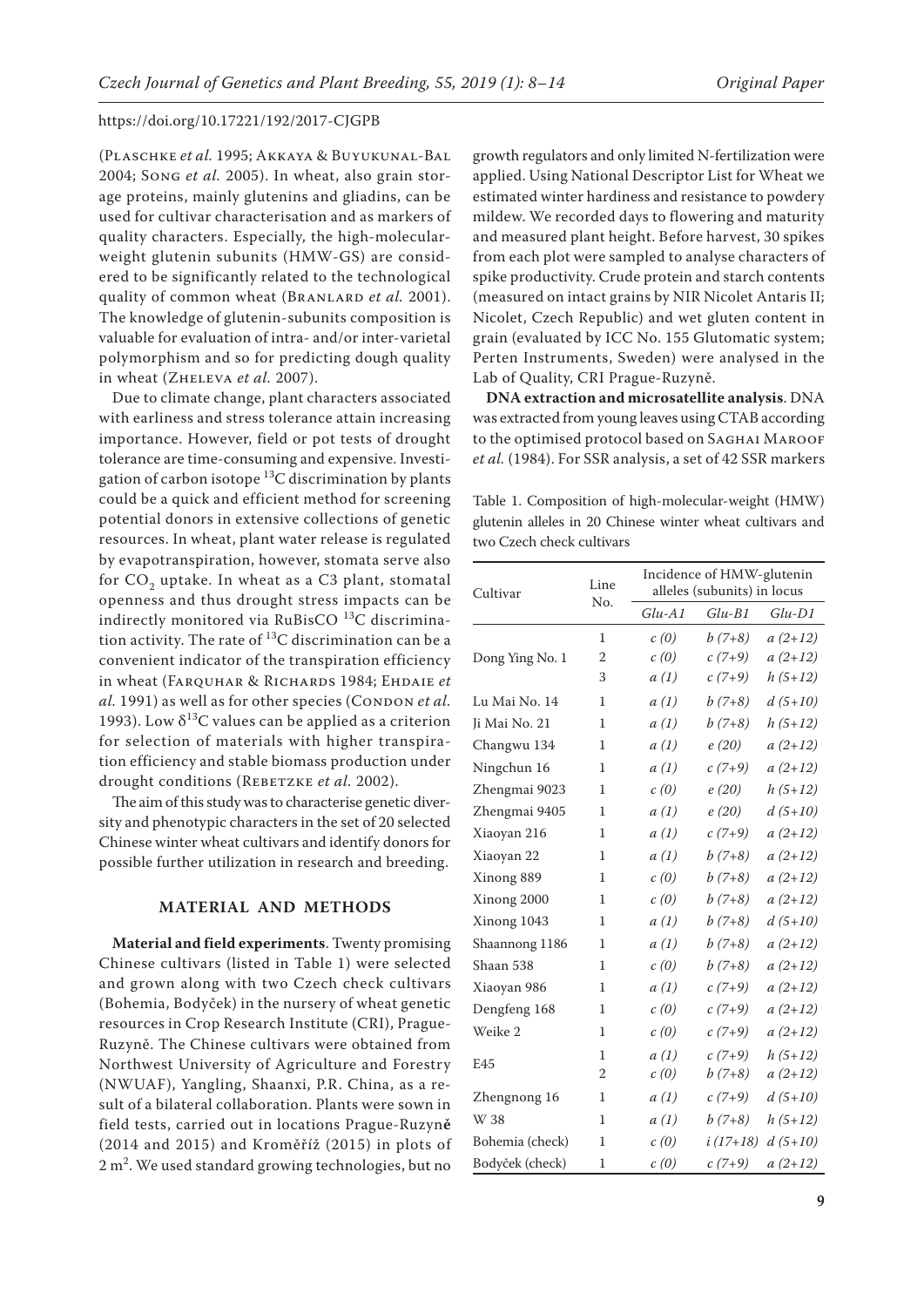published in Röder *et al.* (1998) was selected. PCR reactions were carried out according to Roussel *et al.* (2005). Products of PCR reactions were separated using capillary electrophoresis in ABI PRISM 3130 (Applied Biosystems, USA) in quadruplex configuration with internal standard LIZ500 (Life Technologies, Czech Republic). Electroforeograms were evaluated using GeneMapper software (Life Technologies). A matrix of distances between genotypes was calculated using Jaccard dissimilarity coefficient in the DARwin software (PERRIER & JACQUEMOUD-COLLET 2006). For clustering, an unweighted neighbour-joining method was used. The support for the tree branches was obtained using 2000 bootstrap re-samplings.

**Determination of grain quality proteins**. Glutenins were extracted from single crushed wheat kernels and fractionated by SDS-PAGE according to BRADOVÁ and MATĚJOVÁ (2008). The bands of HMW-glutenin subunits were read using the nomenclature described by Payne and Lawrence (1983).

**Determination of winter hardiness in provocation test**. Winter hardiness was determined during winter season 2014/2015 as percentage of plants survival using provocation pot test method as described in Prášil and Rogalewicz (1989). Briefly, plants were exposed to winter conditions at two levels above the ground (5 and 50 cm, respectively).

**Indirect method of drought tolerance estimation based on discrimination of 13C uptake by plants**. Samples of dry seeds were milled and then composition and content of elements were determined in elementary analyzer (EuroEA 3028-HT fy; Eurovector, Italy). Isotope analyses of plant materials were carried out in CRI Prague-Ruzyně, Lab for Soil and Plant Analyses. International standards PDB were used for determination of  ${}^{12}C$  and  ${}^{13}C$  isotopes.

**Statistical analysis**. The obtained data were statistically evaluated using ANOVA analysis and Tukey post-hoc test at 0.05 level (Statistica 7.0, 2007).

## **RESULTS AND DISCUSSION**

Results of cluster analysis based on genetic distances between 20 Chinese and two Czech cultivars (considered as genetically distant and used as check cultivars) are shown in Figure 1. The dendrogram consists of 4 clusters; Cluster A and cluster C can be subdivided into 2 and 4 sub-clusters, respectively. Cultivar Weike 2 was shown to be genetically distant to all other cultivars (Figure 1). Genetic similarity proved cultivars Xinong 889 and Xinong 2000 to be identical; however, they differ in some phenotypic characteristics. The results of genotyping are supplemented by phenotypic data showing mean values of all evaluated characteristics for individual clusters and sub-clusters (Table 2).

Cluster A includes 8 cultivars, two of which (Zhengmai 9405 and Xiaoyan 216) could be distinguished as a sub-cluster a1 and the remaining 6 cultivars (Changwu 134, Ningchun 16, Xinong 889, Xinong 2000, Shaannong 1186, and Xiaoyan 986) as a subcluster a2. Cluster A can be characterised by low winter hardiness, short stem, earliness, high crude protein content (14.7%) and low  $^{13}$ C discrimina-



Figure 1. Dendrogram of genetic distances in the set of 20 Chinese winter wheat cultivars and two Czech cultivars (Bodyček, Bohemia; used as checks) obtained from Northwest University of Agriculture and Forestry (NWUAF), Yangling, Shaanxi, P.R. China

Distances were calculated by Jaccard dissimilarity coefficients, unweighted neighbour-joining method was used for clustering; clusters are marked by capital letter, their sub-clusters than by small letter with numeral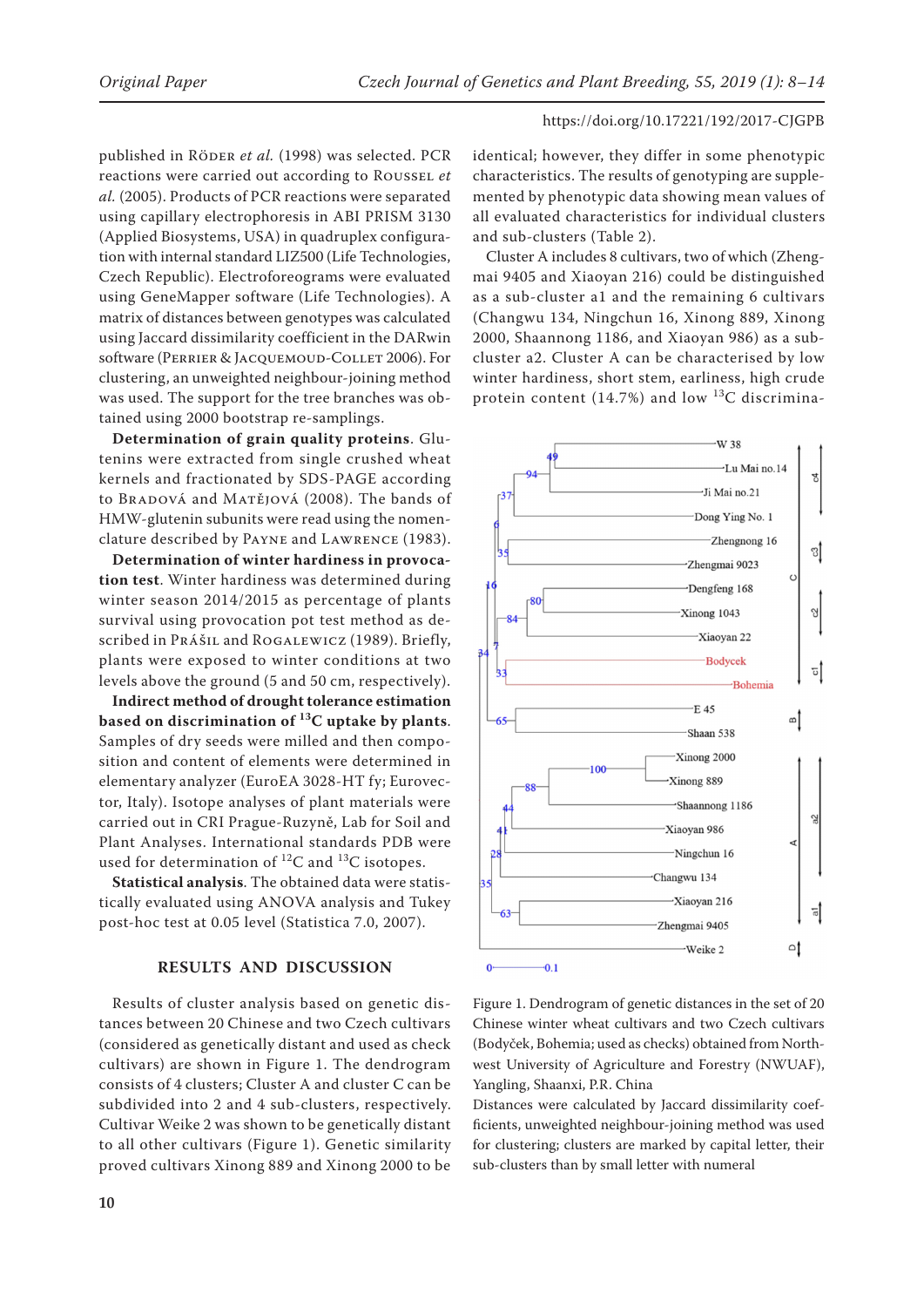| Table 2. Phenotypic profiles of the clusters and sub-clusters of wheat cultivars identified by DNA microsatellite mark- |  |  |  |  |
|-------------------------------------------------------------------------------------------------------------------------|--|--|--|--|
| ers (SSR) and characterised by mean values of evaluated agronomical characters                                          |  |  |  |  |

| Cluster/sub-cluster | Winter hardiness field* | Winter hardiness<br>pot test** | $(\%0)^{***}$<br>$\delta^{13}C$ | Plant height (cm) | Lodging* | Powdery mildew* | (days)<br>Maturity | filling period<br>Grain<br>(days) | spikelet<br>per<br>Grain No. | spike<br>Grain No. per | grain<br>Thousand<br>ම<br>weight | $\circledcirc$<br>spike<br>Grain mass per | (%)<br>protein<br>Crude | (%)<br>Starch | Wet gluten (%) |
|---------------------|-------------------------|--------------------------------|---------------------------------|-------------------|----------|-----------------|--------------------|-----------------------------------|------------------------------|------------------------|----------------------------------|-------------------------------------------|-------------------------|---------------|----------------|
| A $(n = 8)$         | 7.1                     | 20.9                           | $-26.2$                         | 68.1              | 7.1      | 6.1             | 178                | 37.1                              | 1.82                         | 31.7                   | 45.6                             | 1.46                                      | 14.7                    | 62.8          | 30.3           |
| a1 $(n = 2)$        | 7.3                     | 3.5                            | $-26.2$                         | 68.8              | 6.7      | 6.2             | 179                | 37.8                              | 1.97                         | 33.2                   | 45.6                             | 1.50                                      | 14.6                    | 63.1          | 29.8           |
| $a2(n=6)$           | 6.9                     | 28.3                           | $-26.2$                         | 67.8              | 7.2      | 6.0             | 178                | 36.7                              | 1.76                         | 31.1                   | 45.6                             | 1.44                                      | 14.8                    | 62.6          | 30.5           |
| $B(n = 2)$          | 8.0                     | 59.5                           | $-26.4$                         | 67.3              | 7.3      | 5.5             | 177                | 36.7                              | 2.09                         | 37.0                   | 46.6                             | 1.79                                      | 14.2                    | 63.5          | 29.1           |
| $C(n = 11)$         | 8.0                     | 69.1                           | $-26.7$                         | 80.0              | $7.5\,$  | 6.6             | 180                | 37.7                              | 1.82                         | 32.8                   | 47.1                             | 1.61                                      | 13.7                    | 63.8          | 26.7           |
| c1 $(n = 2)$        | 8.3                     | 98.5                           | $-27.0$                         | 98.5              | $7.5\,$  | 8.0             | 185                | 38.3                              | 1.96                         | 40.1                   | 48.0                             | 1.96                                      | 12.4                    | 64.5          | 23.1           |
| c2 $(n = 3)$        | 7.9                     | 82.7                           | $-26.2$                         | 83.1              | 6.4      | 6.2             | 181                | 39.8                              | 1.79                         | 31.5                   | 52.9                             | 1.78                                      | 13.9                    | 64.3          | 28.0           |
| c3 $(n = 2)$        | 7.3                     | 10.0                           | $-26.8$                         | 69.1              | 8.0      | 6.3             | 178                | 36.8                              | 1.88                         | 30.6                   | 47.0                             | 1.52                                      | 14.5                    | 63.1          | 29.6           |
| $c4(n = 4)$         | 8.3                     | 77.8                           | $-27.0$                         | 71.3              | 8.3      | 6.0             | 179                | 35.9                              | 1.69                         | 30.2                   | 40.7                             | 1.24                                      | 13.7                    | 63.2          | 25.9           |
| $D(n = 1)$          | 7.3                     | 7.0                            | $-26.0$                         | 59.6              | 9.0      | 5.3             | 176                | 38.0                              | 2.23                         | 39.4                   | 37.4                             | 1.47                                      | 14.6                    | 62.8          | 30.2           |
| Mean                | 7.6                     | 49.0                           | $-26.5$                         | 73.1              | $7.5\,$  | 6.2             | 179                | 37.3                              | 1.85                         | 32.9                   | 45.8                             | 1.54                                      | 14.1                    | 63.3          | 28.4           |

\*Evaluation by the Czech National Descriptor List for Wheat (using scores 1–9); \*\*provocation pot test in stress conditions; \*\*\*discrimination rate of  ${}^{13}C$  intake by plant

tion. Sub-cluster a1 proved higher number of grains per spikelet (1.97), whereas sub-cluster a2 showed lower spike productivity. Cluster B encompasses only two short-stem early cultivars Shaan 538 and E 45, characterised by a high number of grains per spikelet (2.09) and grain weight per spike (1.79 g). Cluster C represents the largest group composed of 11 cultivars with relatively long stem, high thousand grain weight and a lower crude protein content. Two Czech cultivars Bohemia and Bodyček form sub-cluster c1 which differs from the Chinese cultivars by higher winter hardiness, higher spike productivity, and lower contents of crude protein and wet gluten (12.4% and 23.1%, respectively). Sub-cluster c2, which includes three cultivars, is characterised by relatively good winter hardiness, similar to Czech cultivars, low  ${}^{13}C$  discrimination, long stem, longer grain filling period (39.8 days) and good spike productivity. Two cultivars in sub-cluster c3 reveal low winter hardiness; in contrast, four cultivars in subcluster c4 prove good winter hardiness, but only low spike productivity and a shorter grain-filling period. Cultivar Weike 2 (cluster D) proved very high number of grains per spikelet (2.23).

Characteristics of HMW-glutenin alleles in all cultivars are shown in Table 1. Chinese cultivars Dong Jing No. 1 and E 45 consist of three and two lines, respectively, other Chinese and Czech cultivars were single-lines. In 20 Chinese cultivars (Table 3) the most frequently occurring alleles were *Glu-A1a* (61%), *Glu-B1b* (48%), and *Glu-D1a* (61%). Alleles *Glu-B1e* (13%) and *Glu D1d* (17%) can be ranked as less occurring ones. Data analysis for Chinese cultivars possessing the same HMW-glutenin alleles indicated that *Glu-B1e* allele (found in cultivars Changwu 134, Zhengmai 9023,

Table 3. Incidence of high-molecular-weight (HMW)- glutenin alleles (subunits) in 20 Chinese winter wheat cultivars representing 23 lines, and mean values of grain quality characters in the groups of cultivars bearing the same alleles

| HMW-glutenin       | No. of<br>lines | Crude<br>protein | Starch | Wet<br>gluten |
|--------------------|-----------------|------------------|--------|---------------|
| alleles (subunits) |                 |                  | (%)    |               |
| $Glu-A1c(0)$       | 9               | 14.1             | 63.4   | 28.1          |
| $Glu-A1a(1)$       | 14              | 14.7             | 62.8   | 30.4          |
| $Glu-B1b(7+8)$     | 11              | 14.1             | 63.2   | 28.1          |
| $Glu-B1c(7+9)$     | 9               | 14.1             | 63.6   | 28.6          |
| $Glu-B1e(20)$      | 3               | 15.3             | 62.3   | 32.3          |
| $Glu-D1a(2+12)$    | 14              | 14.5             | 63.0   | 29.6          |
| $Glu-D1h(5+12)$    | 5               | 14.3             | 63.0   | 28.6          |
| $Glu-D1d(5+10)$    | 4               | 13.8             | 63.7   | 26.9          |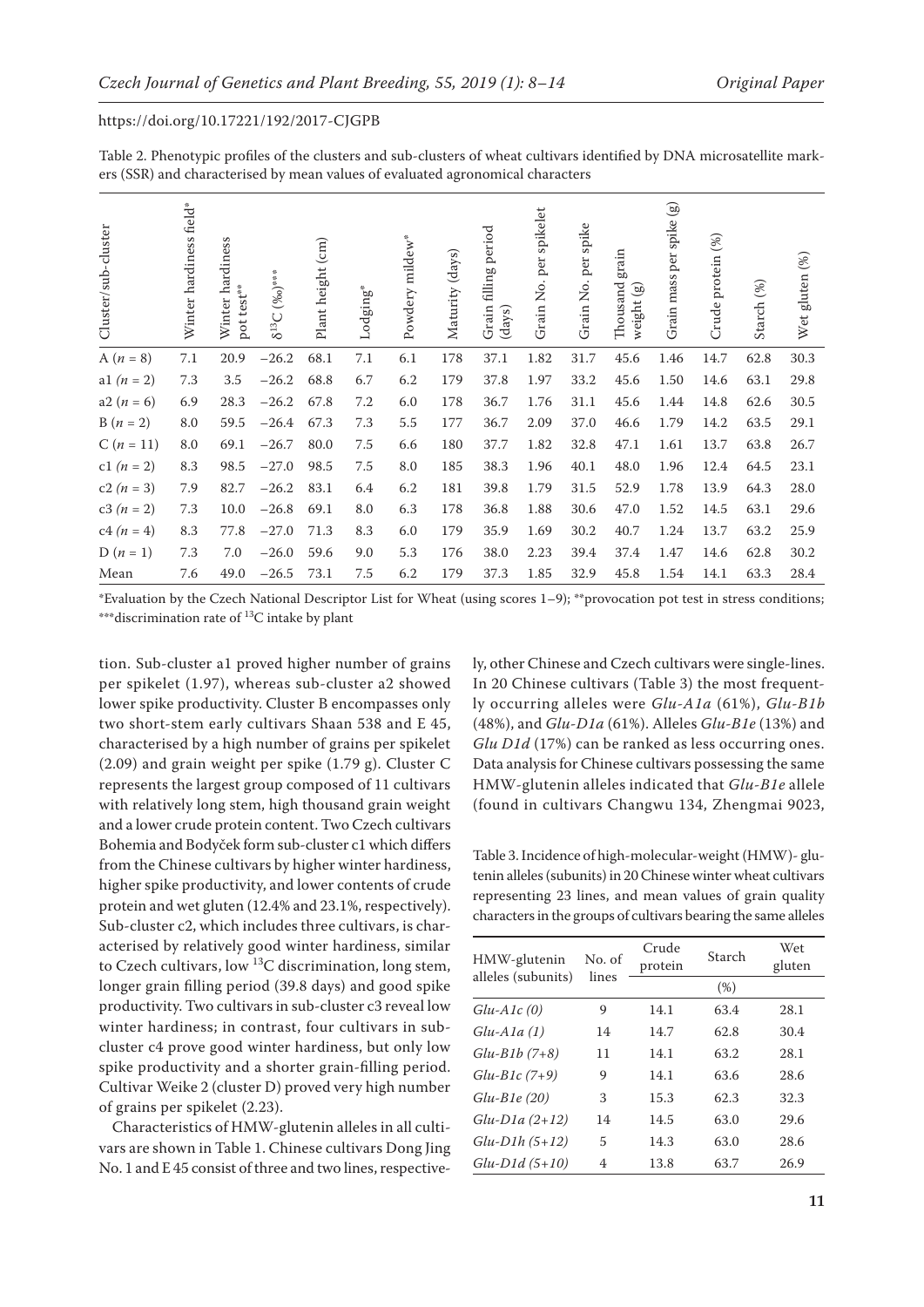| i<br>NTR TT TA<br>5,54<br>i<br>I<br>l<br>wittings in thold ov<br>S<br>S<br>֚֚֡<br>אמת בוות   היטי<br>$\overline{C}$<br>֧֛֪֦֧֛֪֛֛֪֪֛֪֛֪֪֛֪֛֚֝֟֝֟֝֝֝֝֝֟֟֝֬֝֬֝֝֬֝֬֝֓֟֓֝֬֝֓֟֝֬֝֬֝֓֟֝֬֝֓֟֓֝֬֝֓֝֬֝֓֝֬֝֬֝֬֝֬֝֬֝֬֟֝֬֝֟֝֬֝֟<br>֧֧֢ׅ֧֧֚֚֚֚֚֚֚֚֚֚֚֚֚֚֚֚֚֚֚֚֬֓֓֝֓ <b>֓</b><br>֦֧֧֦֧֧֧֧֧֧֧֧֧֧֧֞֟֟֟֓֝֬֝֝֬֝֬֝֬֓֝֬֝֬֝֬֝֬֓֝֬֝֬֝֬֝֬֟֓֝֬֟֓֝֬֝֬֝֬֟<br>l<br>l<br>֧֧֚֝<br>į | もく<br>.<br>.<br>.<br>$\frac{1}{2}$<br>ו<br>י<br>I |
|-------------------------------------------------------------------------------------------------------------------------------------------------------------------------------------------------------------------------------------------------------------------------------------------------------------------------------------------------------|---------------------------------------------------|
| l                                                                                                                                                                                                                                                                                                                                                     | $\frac{1}{2}$<br>Ì<br><b>.</b><br>֚֚֕֡֡           |
| 12                                                                                                                                                                                                                                                                                                                                                    |                                                   |

| Cultivar                                                                                                                                                                                                                                                                                                                                                                        |        | hardiness<br>Winter      | height<br>Plant    | Lodging* | Powdery                         | Maturity | period<br>filling<br>Grain | spikelets<br>Fertile    |                 | Grain No.    | Thousand<br>weight<br>grain | per spike<br>Grain<br>mass | protein<br>Crude | Starch | gluten<br>Wet | $\delta$ 13C $(\%$ <sub>0</sub> )***                                                                                      |
|---------------------------------------------------------------------------------------------------------------------------------------------------------------------------------------------------------------------------------------------------------------------------------------------------------------------------------------------------------------------------------|--------|--------------------------|--------------------|----------|---------------------------------|----------|----------------------------|-------------------------|-----------------|--------------|-----------------------------|----------------------------|------------------|--------|---------------|---------------------------------------------------------------------------------------------------------------------------|
|                                                                                                                                                                                                                                                                                                                                                                                 | field* | $test**$<br>$_{\rm pot}$ | $\text{cm}$ )      |          | mildew*                         | (days)   |                            | per spike               | spikelet<br>per | spike<br>per |                             | $\circledB$                |                  | (%)    |               |                                                                                                                           |
| $\overline{\phantom{0}}$<br>Dong Ying No.                                                                                                                                                                                                                                                                                                                                       | 8.0    | 58.0                     | $64.8^{\rm ab}$    | 9.0      | ÷,<br>5.7                       | 177.7    | 37.0                       | $18.4^{\rm cd}$         | 1.84            | 35.9         | 37.3                        | 1.39 <sup>ab</sup>         | 3.9              | 63.0   | 28.0          | $-27.10$ abcd                                                                                                             |
| Lu Mai No. 14                                                                                                                                                                                                                                                                                                                                                                   | 8.7    | 93.0                     | 75.9 <sup>ab</sup> | 9.0      | $6.0^\mathrm{abc}$              | 179.3    | 34.3                       | $15.89$ <sup>abcd</sup> | $1.64\,$        | 27.7         | 43.9                        | $1.20^{a}$                 | 13.2             | 63.5   | 23.2          | $-27.18^{\rm abc}$                                                                                                        |
| Ji Mai No. 21                                                                                                                                                                                                                                                                                                                                                                   | 8.3    | $70.0\,$                 | $71.4^{\rm ab}$    | 9.0      | $6.7^{\rm abcd}$                | 179.0    | 36.3                       | $16.5^{\rm abcd}$       | 1.39            | 25.0         | 41.5                        | $1.06^{a}$                 | 13.5             | 63.1   | 25.1          | $-26.04$ efgh                                                                                                             |
| Changwu 134                                                                                                                                                                                                                                                                                                                                                                     |        | 47.0                     | $75.8^{\rm ab}$    | 6.3      | $5.7^{\rm ab}$                  | 176.3    | 34.7                       | $16.4^{\rm abcd}$       | 1.56            | 27.6         | 41.1                        | $1.16^{a}$                 | 15.6             | 61.6   | 33.9          | $-26.23$ defgh                                                                                                            |
| Ningchun 16                                                                                                                                                                                                                                                                                                                                                                     | 7.3    | 59.0                     | 68.7 <sup>ab</sup> | 8.3      | $\overline{\phantom{a}}$<br>8.3 | 180.0    | 35.7                       | $18.7^{\rm d}$          | 2.02            | 39.2         | 45.6                        | $1.89^{\rm ab}$            | 13.6             | 63.7   | 27.3          | $-25.67^h$                                                                                                                |
| Zhengmai 9023                                                                                                                                                                                                                                                                                                                                                                   | 7.0    | 15.0                     | $66.1^{\rm ab}$    | 7.7      | $6.0^\mathrm{ab}$               | 177.7    | 36.7                       | $16.0^{\rm abcd}$       | 1.83            | 30.8         | 43.4                        | 1.49 <sup>ab</sup>         | 15.4             | 62.4   | 32.4          | $-26.39$ bcdefgh                                                                                                          |
| Zhengmai 9405                                                                                                                                                                                                                                                                                                                                                                   | 7.3    | 5.0                      | $70.3^{\rm ab}$    | 6.3      | $6.7^{\rm abcd}$                | 180.3    | 39.7                       | $15.4^{\rm abcd}$       | 1.93            | 30.9         | 47.4                        | $1.52^{\rm ab}$            | 14.8             | 62.9   | 30.5          | $-26.42^{bode\text{fgh}}$                                                                                                 |
| Xiaoyan 216                                                                                                                                                                                                                                                                                                                                                                     | 73     | 2.0                      | $67.3^{\rm ab}$    | $7.0\,$  | 5.7 <sup>ab</sup>               | 177.0    | 36.0                       | 16.8 <sup>abcd</sup>    | 2.00            | 35.6         | 43.8                        | $1.49^{\rm ab}$            | 14.3             | 63.3   | 29.1          | $-25.99$ fgh                                                                                                              |
| Xiaoyan 22                                                                                                                                                                                                                                                                                                                                                                      | 7.3    | 80.0                     | $77.4^{\rm ab}$    | 7.0      | 싆<br>5.7                        | 180.0    | 39.7                       | $17.0^{\rm abcd}$       | 1.76            | 32.5         | 51.7                        | $1.83^{\rm ab}$            | 14.1             | 63.8   | 28.8          | $-25.64^{h}$                                                                                                              |
| Xinong 889                                                                                                                                                                                                                                                                                                                                                                      | 6.3    | 6.0                      | 69.6 <sup>ab</sup> | 6.7      | 슧<br>5.3                        | 177.0    | 37.0                       | $15.1^{\rm abc}$        | 1.90            | 30.9         | 47.9                        | $1.55^{\rm ab}$            | 15.9             | 61.5   | 33.2          | $-26.30$ <sup>cdefgh</sup>                                                                                                |
| Xinong 2000                                                                                                                                                                                                                                                                                                                                                                     | 5.3    | 2.0                      | $65.7^{\rm ab}$    | 6.7      | $5.7^{\rm ab}$                  | 178.0    | 38.3                       | $14.2^{a}$              | 1.59            | 24.4         | 49.0                        | 1.15 <sup>a</sup>          | 15.1             | 61.9   | 32.6          | $-26.23$ defgh                                                                                                            |
| Xinong 1043                                                                                                                                                                                                                                                                                                                                                                     | 8.0    | 80.0                     | $88.1^{\rm bc}$    | 6.3      | 7.0 <sup>bcd</sup>              | 181.7    | 40.3                       | $16.0^{\rm abcd}$       | 1.84            | 31.5         | 56.1                        | $1.82^{\rm ab}$            | 13.5             | 64.6   | 27.0          | $-26.37$ bcdefgh                                                                                                          |
| Shaannong 1186                                                                                                                                                                                                                                                                                                                                                                  | 8.0    | 37.0                     | $63.0^\mathrm{ab}$ | 8.3      | pabc<br>6.0                     | 176.0    | 36.3                       | $17.3$ abcd             | 1.61            | 30.8         | 46.9                        | $1.47^{\rm ab}$            | 14.0             | 63.9   | $27.3\,$      | $-25.79$ gh                                                                                                               |
| Shaan 538                                                                                                                                                                                                                                                                                                                                                                       | 8.0    | 73.0                     | $68.1^{\rm ab}$    | 7.7      | $5.7^{\rm ab}$                  | 176.7    | 36.7                       | $16.6^{\rm abcd}$       | 2.14            | 37.5         | 47.8                        | $1.81^{\rm ab}$            | 14.1             | 63.4   | 28.3          | $-26.83$ abcdef                                                                                                           |
| Xiaoyan 986                                                                                                                                                                                                                                                                                                                                                                     | 7.3    | 19.0                     | $63.9^{\rm ab}$    | 7.0      | 5.0 <sup>a</sup>                | 178.3    | 38.3                       | 16.9 <sup>abcd</sup>    | 1.90            | 33.5         | 42.9                        | $1.43^{\rm ab}$            | 14.6             | 63.2   | 28.9          | $-26.75$ abcdef                                                                                                           |
| Dengfeng 168                                                                                                                                                                                                                                                                                                                                                                    | 8.3    | 88.0                     | $83.9^{\rm abc}$   | 6.0      | $6.0^{\rm abc}$                 | 180.3    | 39.3                       | 15.8 <sup>abcd</sup>    | 1.79            | 30.6         | 50.8                        | $1.69^{\rm ab}$            | 14.1             | 64.4   | 28.1          | $-26.59$ <sub>bcdefg</sub>                                                                                                |
| Weike 2                                                                                                                                                                                                                                                                                                                                                                         | 7.3    | 7.0                      | 59.6 <sup>a</sup>  | 9.0      | $5.3^{\rm ab}$                  | 176.0    | 38.0                       | 17.1 <sup>abcd</sup>    | 2.23            | 39.4         | 37.4                        | $1.47^{\rm ab}$            | 14.6             | 62.8   | 30.2          | $-26.04$ efgh                                                                                                             |
| E 45                                                                                                                                                                                                                                                                                                                                                                            | 8.0    | 46.0                     | 66.6 <sup>ab</sup> | 7.0      | 5.3 <sup>ab</sup>               | 177.7    | 36.7                       | $16.7abcd$              | 2.04            | 36.4         | 45.4                        | $1.77^{\rm ab}$            | 14.3             | 63.6   | 29.9          | $-25.97$ <sup>rgh</sup>                                                                                                   |
| Zhengnong 16                                                                                                                                                                                                                                                                                                                                                                    | 7.7    | 5.0                      | $72.1^{\rm ab}$    | 8.3      | $6.7^{\rm abcd}$                | 177.7    | 37.0                       | $14.6^{\rm ab}$         | 1.93            | 30.4         | 50.5                        | $1.54^{\rm ab}$            | 13.7             | 63.8   | 26.7          | $-27.22^{ab}$                                                                                                             |
| W 38                                                                                                                                                                                                                                                                                                                                                                            | 8.0    | 90.0                     | 72.9 <sup>ab</sup> | 6.3      | 5.7 <sup>ab</sup>               | 179.7    | 36.0                       | 16.3 <sup>abcd</sup>    | 1.89            | 32.1         | 40.2                        | $1.32^{\rm ab}$            | 14.1             | 63.0   | 27.1          | $-27.62^{a}$                                                                                                              |
| Bohemia (check)                                                                                                                                                                                                                                                                                                                                                                 | 8.0    | 99.0                     | $110.6^{\circ}$    | 8.3      | J<br>8.3                        | 187.0    | 39.0                       | $18.7^{\rm d}$          | 2.10            | 44.3         | 51.5                        | $2.32^{b}$                 | 12.9             | 64.0   | 24.2          | $-27.06$ abcd                                                                                                             |
| Bodyček (check)                                                                                                                                                                                                                                                                                                                                                                 | 8.7    | 98.0                     | $86.4^{\rm abc}$   | 6.7      | તુ<br>7.7                       | 183.3    | 37.7                       | 17.9 <sup>bcd</sup>     | 1.82            | 35.9         | 44.4                        | $1.60^{\rm ab}$            | 12.0             | 65.1   | 22.1          | $-26.91$ <sup>abcd</sup>                                                                                                  |
| Mean value                                                                                                                                                                                                                                                                                                                                                                      | 7.6    | 49.0                     | 73.1               | 7.5      | 6.2                             | 178.9    | 37.3                       | 16.6                    | 1.85            | 32.9         | 45.8                        | 1.54                       | 14.1             | 63.3   | 28.4          | $-26.47$                                                                                                                  |
| 0.05 level; *number of days are considered from 1.1.; marking used is from National wheat classification; **results of provocation pot test method expressed as percentage (%) of<br>plant winter survival (Prague-Ruzyně, 2014/2015), cultivar Mironovskaya 808 (100% winter survival) is considered as a standard<br>Results were evaluated using one-way analysis of varianc |        |                          |                    |          |                                 |          |                            |                         |                 |              |                             |                            |                  |        |               | e (ANOVA; Statistica 7.0 CZ) and Tukey post-hoc test at 0.05 level; different letters indicate significant differences at |
|                                                                                                                                                                                                                                                                                                                                                                                 |        |                          |                    |          |                                 |          |                            |                         |                 |              |                             |                            |                  |        |               |                                                                                                                           |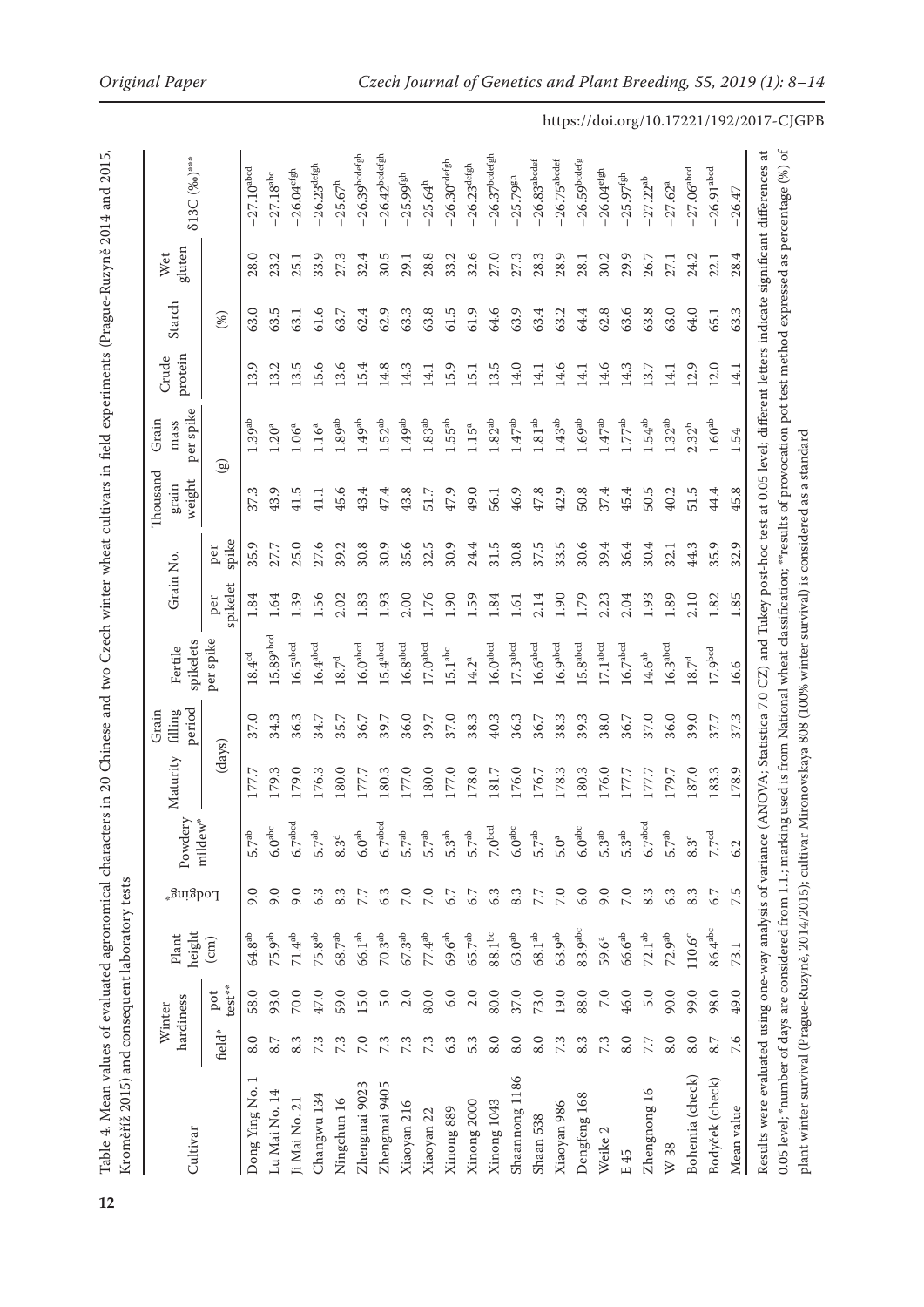and Zhengmai 944405) increased the crude protein and wet gluten contents (in average by 7.7% and 11.0%, respectively). Two other genetically similar cultivars Xinong 889 and Xinong 2000 with relatively high crude protein content (15.9%) and wet gluten content (61.5%) revealed identical allelic profile *Glu-Alc*, *Glu-B1b*, and *Glu-D1a.* Allele *Glu-D1d* was found in four Chinese cultivars with lower crude protein and wet gluten contents. Similar effect was found associated with *Glu-A1c* allele.

The phenotypic data (Table 4) proved distinct characteristics in Chinese and Czech cultivars. Chinese cultivars revealed higher crude protein and wet gluten contents (on average by 15.3% and 24.8%, respectively) and no correlation to spike productivity was found. Cultivars Zhengmai 9023, Zhengmai 9405 and Xinong 889 with high crude protein content (14.8–15.9%) revealed average values of grain weight per spike (1.49–1.55 g).

Chinese cultivars were also characterised by shorter stem (70.6 cm in average) and earliness (in average, they matured by seven days earlier and grain filling period was by 1.1 day longer than in Czech cultivars). However, very early cultivars revealed grain-filling period below average. Cultivars with long grain-filling period (Zhengmai 9405, Xiaoyan 22, Xinong 1043, and Dengfeng 168) belong to slightly later ones. The major weakness of Chinese cultivars regarding their potential utilization lies in low winter hardiness, which reached in average only 45% of winter survival of Czech cultivars (in provocation test). Nevertheless, five Chinese cultivars (Lu Mai 14, Xiaoyan 22, Xinong 1043, Dengfeng 168, and W 38) reached 80% to 93% plant survival in the provocation test and from 7.3 to 8.7 in field rating. There is a large diversity in Chinese cultivars regarding the traits associated with spike productivity-from lower values in most of cultivars to some cultivars (Ningchun 16, Xiaoyan 22, Xinong 1043, and Shaan 538) showing values from 1.81 to 1.89 g grain mass per spike, which is comparable to the Czech cultivars.

Most Chinese cultivars revealed lower <sup>13</sup>C discrimination values  $\delta^{13}C$  (‰) than Czech cultivars. As referred in Farquhar & Richards 1984, low values of  $\delta^{13}C$ can indicate good drought tolerance. Values of  $\delta^{13}C$ lower than –26.0‰ were found in cultivars Ji Mai 21, Ningchun 16, Xiaoyan 216, Xiaoyan 22, Shaannong 1186, Weike 2, and E 45, which can be considered as potential donors of drought tolerance. Their average value was –25.9‰, that is by 4.1% lower than in the Czech check cultivars. These cultivars proved neither genetic similarity, nor common phenotypic character-

istics. Values of  $\delta^{13}C$  proved low variation in the three experimental environments (mean value of coefficient of variation in 22 cultivars was 2.8% and only 2.0% in the above six Chinese cultivars). The differences in  $\delta^{13}$ C among cultivars were significant (Table 4).

Some of Chinese cultivars can be considered as potential donors of grain quality, but also other traits including spike productivity components, earliness, longer grain filling period and drought tolerance. Cultivars Zhengmai 9023, Zhengmai 9405, and Xinong 889 revealed high crude protein content (14.8–15.9%) and relatively good grain mass per spike, based on a higher number of grains per spikelet; their weakness is low winter hardiness. The composition of HMW-glu alleles is diverse; however, Zhengmai 9023 and Zhengmai 9405 possess *B1e* allele which has a positive effect on high crude protein content. Cultivar Xinong 889 has *A1c*, *B1b*, and *D1a*  alleles. Cluster analysis indicates a genetic diversity between these three cultivars since they all belong to distinct clusters (Figure 1). In the whole set of Chinese cultivars, we proved a negative correlation between winter hardiness and crude protein content  $(r = -0.62)$ .

Earliness is another valuable character, especially when it is associated with longer grain-filling period, good spike productivity and sufficient winter hardiness. Cultivar Xinong 1043 has long grain-filling period (40.3 days), relatively good winter hardiness, and spike productivity. Similar characteristics were found also in cultivars Dengfeng 168 and Xiaoyan 22 (which proved also potentially good drought tolerance  $\delta^{13}C = -25.9\%$ . The three mentioned cultivars are genetically related since all belong to sub-cluster c2 (Figure 1). They are relatively late in the set of Chinese cultivars; however, they are still earlier than the Czech cultivars.

Cultivars Ji Mai 21, Ningchun 16, Xiaoyan 216, Xiaoyan 22, Shaannong 1186, Weike 2, and E 45 proved low values  $\delta^{13}C$ , what indicates their possible drought tolerance. The cultivars proved neither genetic similarity nor shared phenotypic characteristics.

### **CONCLUSIONS**

Chinese cultivars proved high genetic diversity within the group as well as genetic distances to Czech cultivars. The clusters of genetically similar cultivars revealed common phenotypic characteristics. Determination of both genetic and phenotypic characteristics allowed us to identify sources of new genetic diversity. Some of Chinese cultivars can be considered